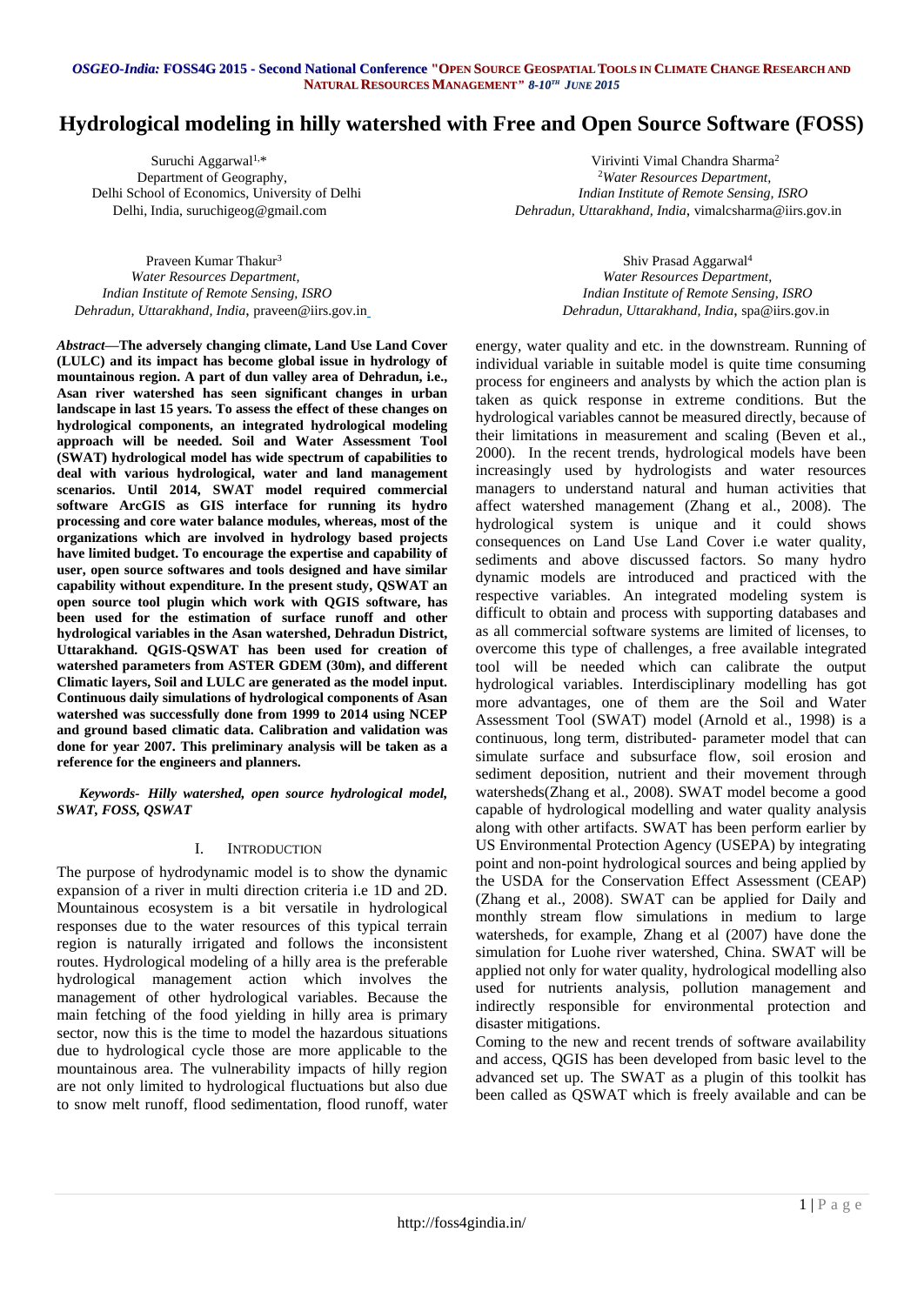#### OSGEO-India: FOSS4G 2015 - Second National Conference "OPEN SOURCE GEOSPATIAL TOOLS IN CLIMATE CHANGE RESEARCH AND **NATURAL RESOURCES MANAGEMENT***" 8-10 TH JUNE 2015*

downloaded from QSWAT official website directly (http://swat.tamu.edu/software/qswat/). The QSWAT user guide is available in the website recently from May 18<sup>th</sup> 2015. This friendly GUI (Graphical User Interface) has three steps to reach the final run to generate the variables. Presently the version QSWAT 0.5 and 1.0 is supporting to the QGIS version of 2.6.1-1 with 32 bit version. This is only the small disadvantage of availability of this FOSS (Free and Open Source Software). The three steps of this tool are Delineate the Watershed, Creating HRU's and Edit inputs and run SWAT. The interface of this is similar to the ArcSWAT and a SWAT Editor dialogue box allows to edit the input database and generates the output in required formats. The database files can be edited and updated and the debugging of errors will be easily identified as it is in python scripting.

In the present inventory, the main objectives are, to assess the landuse parameters through free available and Open Source Software (FOSS), exploring the capabilities of the tool and to obtain the various hydrological variables from QSWAT model in Asan river watershed basin.

### II. STUDY AREA

Asan watershed is part of Dun valley, Uttarakhand, India, which causes asymmetry of valley and it expanded from NW to SE. The upstream of the river flows in the central part of watershed from SW to NE and the river merges with Yamuna River. The geographic location of Asan watershed is 30° 14' 14''N to 30° 29' 54''N and longitudes 77° 39' 42''E to 78° 05' 30''E and the River is located at 30°21'40.40"N and 78° 1'59.02"E (Kiriwongwattana et al., 2012). The whole basin has



Figure 1. Study Area showing ASAN watershed

the ample of water resources as both of surface and ground. Ground water is the most abundant and main source of both drinking and irrigation. It has different drainage patterns parallel to sub-parallel, sub-dendritic, trellis, angular, rectangular, intermittent and braided. The area of the watershed is approximately 654 Sq.Km (Figure 1).

### III. MATERIALS AND METHODS

Simulation of QSWAT requires several inputs as in database. ASTER GDEM  $(\pm 30m)$  has been used successfully to obtain the watershed and streamline layers, apart from these layers slope map has been generated successfully. Global LULC and FAO soil data has been used for the generation of HRU (Hydrological Response Units). NCEP (National Center for Environmental Prediction) climatic layers have been used for weather data generation from 1999 to 2014 and the validation has been done for the period of 2007 successfully. Below methodology has been followed to generate the integrated output (Figure 2).



Figure 2. Methodologyc flow chart

### *A. Materials*

### *a) Spatial data*

Spatial databases including ASTER DEM, Resourcesat-1 LISS3 image and derived maps such as LULC, Soil, and Climate data of NCEP have been processed (Figure 3).

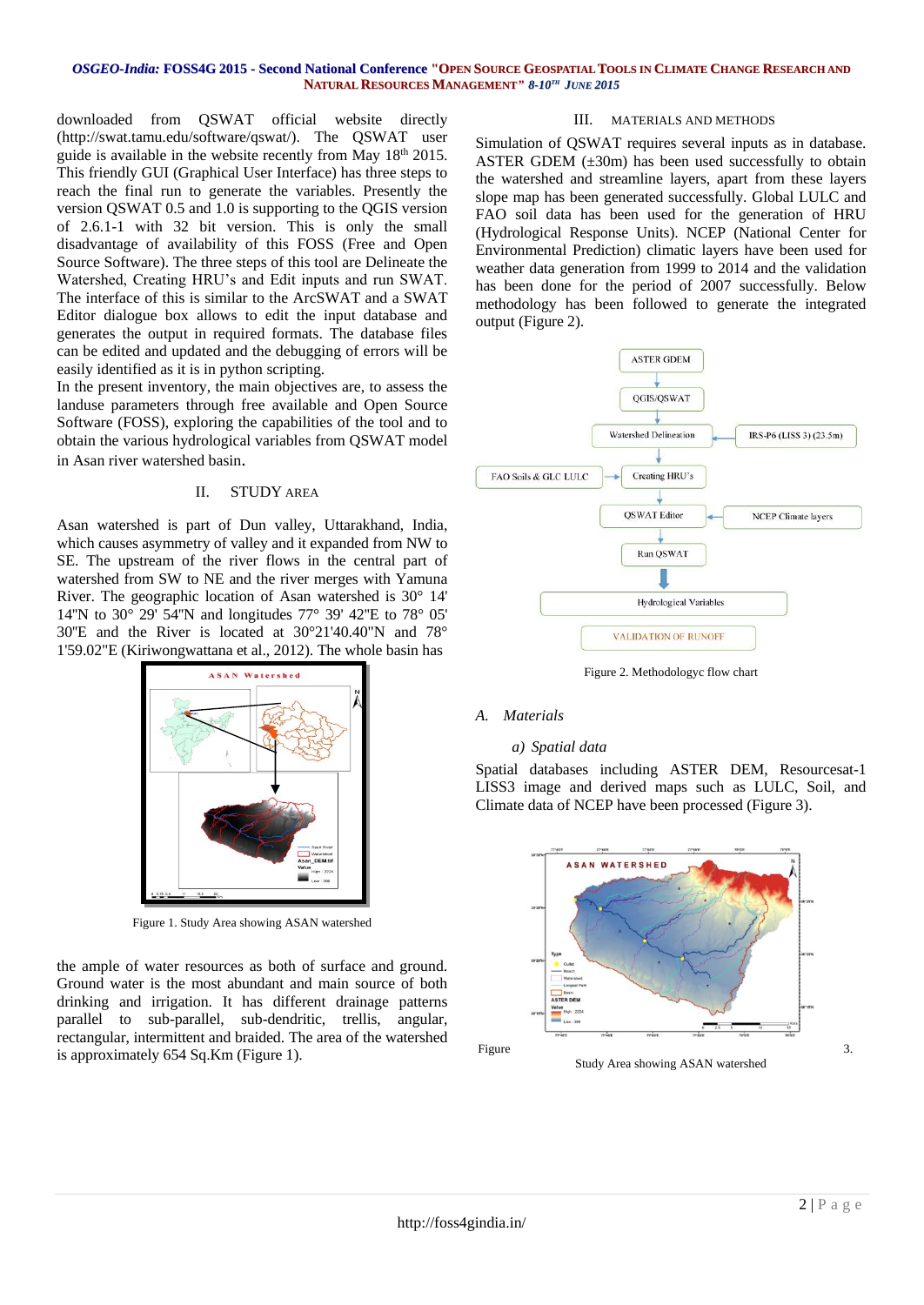### OSGEO-India: FOSS4G 2015 - Second National Conference "OPEN SOURCE GEOSPATIAL TOOLS IN CLIMATE CHANGE RESEARCH AND **NATURAL RESOURCES MANAGEMENT***" 8-10 TH JUNE 2015*

### *b) Weather data generation:*

National Centers for Environmental Prediction (NCEP)'s climate data of daily Rainfall (mm) and Temperature (Deg C), Relative Humidity (%), Longwave radiation (Solar radiation) and Wind speed (m/s) has been obtained for input.

### *B. Methods:*

# *a) Watershed Delineation*

This is the one of the most sophisticated and easier method in creating watershed with open source tool. In QSWAT interface, process of delineation involves four steps. Firstly, Watershed Delineation which requires DEM as input create stream line with respect to stream definition. An appropriate output has been generated with 35 Sq.Km area in Asan watershed. Additionally, as discussed in introduction, it takes point (outlet). Second step is to enter existing watershed to make changes of existing watershed and creates new. In the third step, DEM properties will be showed to process the TauDEM output. Fourth step is of processing the TauDEM (Terrain analysis using DEM) output which is a supported output for further hydrological processing. This is an advantage of QSWAT as a free available software. The model divides watersheds into a number of sub-watersheds and adopts the concept of the hydrologic response unit (HRU), which represents the unique property of each parameter such as landuse, soil, and slope (T.Lee et al., 2011). In the present analysis, 7 sub basins have been formed from the given area.

# *b) Creating HRU's:*

Hydrological Response Units (HRU's) has been created for Asan watershed with two inputs are LULC map and Soil information data (Table1). There are two categories in selecting in LULC, out of those global LULC (Global Land Cover - GLC) data has been given as an input and FAO (Food and Agriculture Organization) soil data has been used as usersoil data and global soil table. Asan's watershed slope band information has been defined with 0, 10, 25, 50, 75 and 9999m. Very important step involved in generation of HRU's is to define the percentage threshold which has given output HRU file with consideration 10% of soil, slope and LULC from whole watershed. The output will be seen in a notepad file. It has been observed that the total 99 HRU's have been created form 30 Sq.Km and 10% percentage threshold. The total hydrologic balance has been simulated for each HRU,

| <b>Sub</b><br><b>Basin</b> | <b>HRUs</b> | <b>Multiple HRUs</b><br>(LULC/Soil/Slope) | Watershed<br>area $(\frac{6}{6})$ | <b>Sub Basin area</b><br>(%) |
|----------------------------|-------------|-------------------------------------------|-----------------------------------|------------------------------|
|                            |             | FRSD/Jc/10-25                             | 2.74                              | 30.96                        |
| $\overline{2}$             | 10          | $FRSD/Jc/0-10$                            | 3.81                              | 35.79                        |
| 3                          | 12.         | FRSD/Jc/0-10                              | 10.02                             | 47.07                        |
| 4                          | 21          | $WATR/Jc/0-10$                            | 1.79                              | 26.48                        |
| 5                          | 26          | $WATR/Jc/0-10$                            | 5.12                              | 31.33                        |
| 6                          | 27          | FRSD/Jc/10-25                             | 6.78                              | 30.68                        |
| -7                         | 33          | FRSD/Jc/0-10                              | 8.36                              | 59.71                        |

TABLE1: MAXIMUM HRU CONTRIBUTION FROM DIFFERENT LULC

including all the variables of hydrology, after creating HRU's, such as canopy interception of precipitation, partitioning of precipitation, snowmelt water, runoff and infiliteration and apart from these, redistribution of water within the soil, evapotranspiration, lateral subsurface flow from soil profile and flow from shallow aquifers (P.W Gassman et al 2007), reports will be visualized from select report to view from interface's dropdown button on left side.

# *c) QSWAT Editor:*

QSWAT Editor allowed to enter the climate data i.e Precipitation (mm), Temperature (Deg.C), Relative Humidity (%), Longwave radiation (Solar radiation) and Wind speed (m/s), data also visualized in graphs. This window allowed to modify the inputs, it is the preprocessed step to run the QSWAT.

# *d) Run QSWAT:*

To setup run of QSWAT the starting and end dates have been mentioned from 1979 to 2014, out of the 36 years duration, initial years has been considered as warming up period and model is run for the 16 years. The skewed normal type has been taken as rainfall method, and selected all the required options as output. The 'Daily' rainfall pattern has been selected in printout settings.

# *e) Integrated Output:*

Output of this analysis has been observed that apart from the runoff which is the most required, other hydrological variables have been generated, such as Rainfall, Runoff etc., which will be useful for the analysis of river health in Asan watershed.

# IV. RESULTS AND DISCUSSIONS:

# *A. Hydrological Variables*

Asan watershed has been divided into 7 sub basins. Simulation has been done for each sub basin to extract the total average rainfall for the 16 years (1999-2014). NCEP climate layer has been taken as an input for precipitation and temperature from 1999 to 2014.

# *B. HRUs Table:*

From the 34 Multiple HRU's, it has been observed that the dominant percentage of area contributing in each basin to the hydrological response statistics are given below. The total LULC classes are Forest, Urban, Agriculture and Water. The table showing that the maximum watershed area has been covered with the landuse Deciduous Forest with 46318.6 Ha (approximately 76.82%), Water with 16.83% and Agricultural 6.35%. Terrain's slope with more than 15 degree (36.95%), and Maximum soil is covered with Calcaric Fluvisols (FAO-Jc) with almost total area (99.83%) and Dystric cambisols (FAO-Bd) from 602.96 Sq.Km (100%). Final HRU's file showed the result of maximum contribution with above information.

In general runoff of the basin is directly proportional to the rainfall. From the NCEP's average annual rainfall input data, it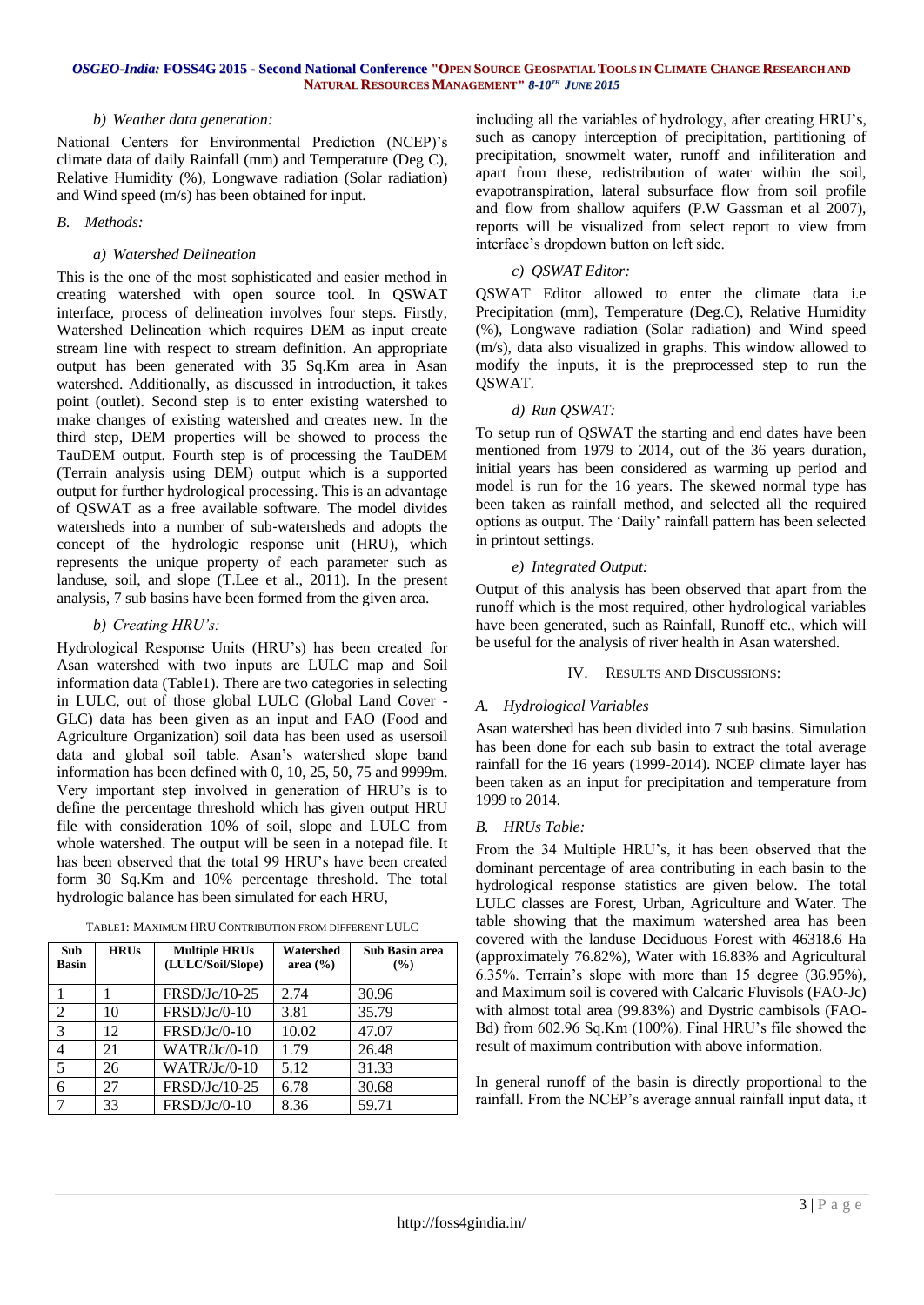### OSGEO-India: FOSS4G 2015 - Second National Conference "OPEN SOURCE GEOSPATIAL TOOLS IN CLIMATE CHANGE RESEARCH AND **NATURAL RESOURCES MANAGEMENT***" 8-10 TH JUNE 2015*

has been observed that the annual average runoff trend showed well response to that of the rainfall. The total snow melt of the basin has been observed in the month of January.

### V. VALIDATION:

Validation of the study has been done with standard literature. Figure 3 showing the runoff trend for the present study. The runoff of the present study has been compared to the runoff trend of published literature which is showing well response and it concluded that the validation has been done successfully. The validation of this study has been done for year 2007(Figure 4).



Figure 3. Runoff from total rainfall (present analysis 2007 year)



Figure 4. Runoff from total rainfall (2007 year) (Source: S Kiriwongwattana and S.P.Aggarwal, 2012)

# VI. CONCLUSIONS AND RECOMMENDATIONS

Hydrological modeling of Asan watershed hilly region, Uttarakhand has been done with QSWAT. In this analysis, various spatial and non-spatial data have been used for the generation of output. It has been evidently observed that the total average annual runoff of the basin of given area obtained from final output.std file. Validation of the results have been done with standard literature. From the whole analysis, it has been truly observed that the Asan watershed is changing gradually in terms of obtained hydrological parameters from past 16 years. Even though, the rainfall and runoff have been showing the increasing trend information, to be précised, magnitude of the flood peak information will be added to the scope of this study and also the intensive study on water quality will be done. From the whole analysis, it has been clearly

observed that QSWAT is more user friendly, being a FOSS it has been contributed to detailed analysis of hydrological variables and it has given a wide scope to interlink this analysis to various fields. This analysis will be more suggested to the decision makers of sustainable development and management.

### VII. ACKNOWLEDGEMENTS:

The author is very much gratitude towards Dr. R.Srinivasan, Yihun Dile and Chris George, Texas AM University to showed the guidance and providing valuable analyses in his papers, also giving thanks to the co-authors for their effort, last but not least, author is grateful to data providers (NCEP, CWC, GLC, NRSC) and who have been helped indirectly to the study.

### VIII. REFERENCES:

- [1] B. Debele, R. Srinivasan, and J. -Y. Parlange, "Coupling upland watershed and downstream waterbody hydrodynamic and water quality models (SWAT and CE-QUAL-W2) for better water resources management in complex river basins," Environ. Model. Assess., DOI 10.1007/s10666-006- 9075-1, 2006.
- [2] J. G. Arnold, D. N. Moriasi, P. W. Gassman, K. C. Abbaspour, M. J. White, R. Srinivasan, C. Santhi, R. D. Harmel, A. van Griensven, M. W. Van Liew, N. Kannan, and M. K. Jha, "SWAT: model use, calibration, and validation," American Society of Agricultural and Biological Engineers, ISSN 2151- 0032, vol. 55(4), pp.1491-1508, 2012.
- [3] K. A. Kiriwongwattanaa and V. Garg, "Urbanization effect on watershed hydrology: a case study of Asan river watershed," 4th International Science, Social Science, Engineering and Energy Conference 2012, Science and Engineering Symposium, pp.616-629, 2012.
- [4] K. Kiriwongwattana and S. P. Aggarwal, "Runoff and soil erosion assessment for watershed conservation planning - a case study of Asan watershed," 4th International Science, Social Science, Engineering and Energy Conference 2012, Science and Engineering Symposium, pp.416-428, 2012.
- [5] P. W. Gassman, M. R. Reyes, C. H. Green, and J. G. Arnold, "The soil and water assessment tool: historical development, applications, and future research directions, American Society of Agricultural and Biological Engineers, ISSN 0001-2351, vol. 50(4), pp.1211-1250, 2007.
- [6] S.S. Panhalkar, Hydrological modeling using SWAT model and Geoinformatic technique, National Authority for Remote Sensing and Space Sciences,